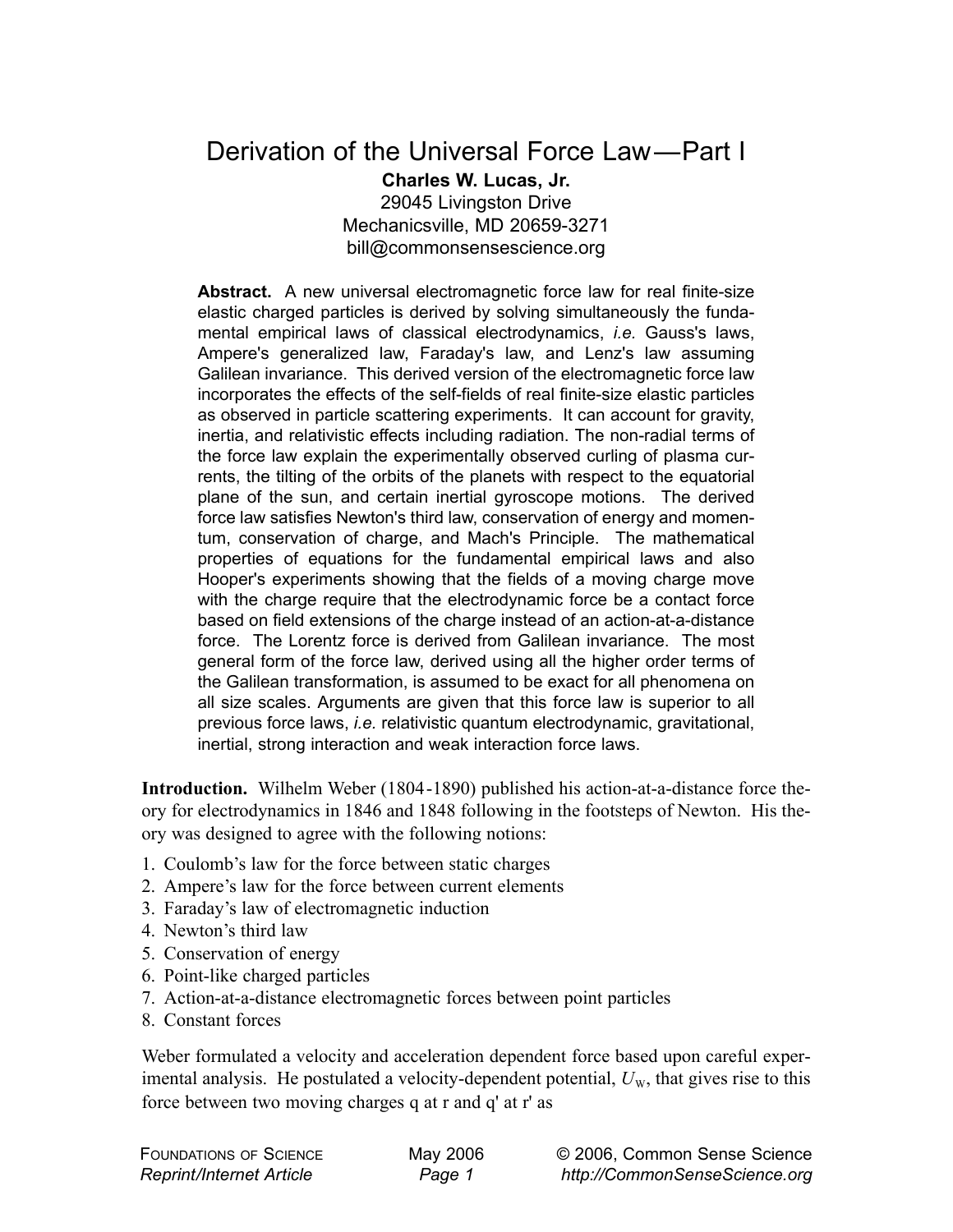$$
U_W(R,V) = \frac{qq'}{R} \left(1 - \frac{\vec{V}^2}{c^2}\right)
$$
 (1)  
where  $R = |\vec{r}' - \vec{r}|$ ,  $V = \frac{dR}{dt}$ ,  $A = \frac{dV}{dt}$   
and  $c = \text{velocity of light}$ 

For  $V = dR/dt = 0$  the potential  $U_w$  in equation (1) becomes just the Coulomb potential. (Note Weber's original constant *c* was a measure of the mechanical to the electrodynamic current density equal to *c* times the square root of 2 where this *c* is the commonly used value for *c* today [26]).

For conservative systems the forces are derivable from a scalar potential, *i.e.*

$$
U(\vec{R}, \vec{V}, \vec{A}, \vec{\dot{A}}, \dots) = -\vec{F}(\vec{R}, \vec{V}, \vec{A}, \vec{\dot{A}}, \dots) \vec{R}
$$
  

$$
\frac{dU}{dt} = -\vec{F} \cdot \frac{d\vec{R}}{dt} - \frac{d\vec{F}}{dt} \cdot \vec{R} = -\vec{F} \cdot \vec{V} - \frac{d\vec{F}}{dt} \cdot \vec{R}
$$
 (2)

For a constant force  $dF/dt = 0$ , then

$$
\frac{dU}{dt} = -\vec{F} \cdot \vec{V} \qquad (3)
$$

Thus the Weber force  $F_{\rm W}$  on charge q at r due to q' at r' is obtained from equation (1) using equation (3). For this calculation it is convenient to note the following definitions:

$$
\vec{R} = \vec{r} - \vec{r}' = (x - x')\hat{x} + (y - y')\hat{y} + (z - z')\hat{z}
$$
\n
$$
\vec{V} = \frac{d\vec{R}}{dt} = \vec{v} - \vec{v}' = (\dot{x} - \dot{x}')\hat{x} + (\dot{y} - \dot{y}')\hat{y} + (\dot{z} - \dot{z}')\hat{z}
$$
\n
$$
\vec{A} = \vec{a} - \vec{a}' = \frac{d\vec{V}}{dt} = \frac{d^2\vec{R}}{dt^2} = (\ddot{x} - \ddot{x}')\hat{x} + (\ddot{y} - \ddot{y}')\hat{y} + (\ddot{z} - \ddot{z}')\hat{z}
$$

where the separation distance between two charges is R, the magnitude of the relative velocity is V, and magnitude of relative acceleration is A which are given by

$$
R = \sqrt{(x - x')^2 + (y - y')^2 + (z - z')^2}
$$
  
\n
$$
V = \frac{dR}{dt} = \frac{(x - x')(x - \dot{x}') + (y - y')(\dot{y} - \dot{y}') + (z - z')(\dot{z} - \dot{z}')}{\sqrt{(x - x')^2 + (y - y')^2 + (z - z')^2}} = \hat{R} \cdot \vec{V}
$$
  
\n
$$
A = \frac{dV}{dt} = \frac{d^2R}{dt^2} = \frac{(\dot{x} - \dot{x}')(\dot{x} - \dot{x}') + (\dot{y} - \dot{y}')(\dot{y} - \dot{y}') + (\dot{z} - \dot{z}')(\dot{z} - \dot{z}')}{\sqrt{(x - x')^2 + (y - y')^2 + (z - z')^2}}
$$
  
\n
$$
- \frac{((x - x')(\dot{x} - \dot{x}') + (y - y')(\dot{y} - \dot{y}') + (z - z')(\dot{z} - \dot{z}')^2)}{(\sqrt{(x - x')^2 + (y - y')^2 + (z - z')^2})^3}
$$
  
\n
$$
+ \frac{(x - x')(\ddot{x} - \ddot{x}') + (y - y')(\ddot{y} - \ddot{y}') + (z - z')(\ddot{z} - \ddot{z}')}{\sqrt{(x - x')^2 + (y - y')^2 + (z - z')^2}}
$$
(5)  
\n
$$
= \frac{\vec{V}^2 - (\hat{R} \cdot \vec{V})^2 + \vec{R} \cdot \vec{A}}{R} \text{ where } \hat{R} = \frac{\vec{R}}{R}
$$

FOUNDATIONS OF SCIENCE *Reprint/Internet Article*

May 2006 *Page 2*

© 2006, Common Sense Science *http://CommonSenseScience.org*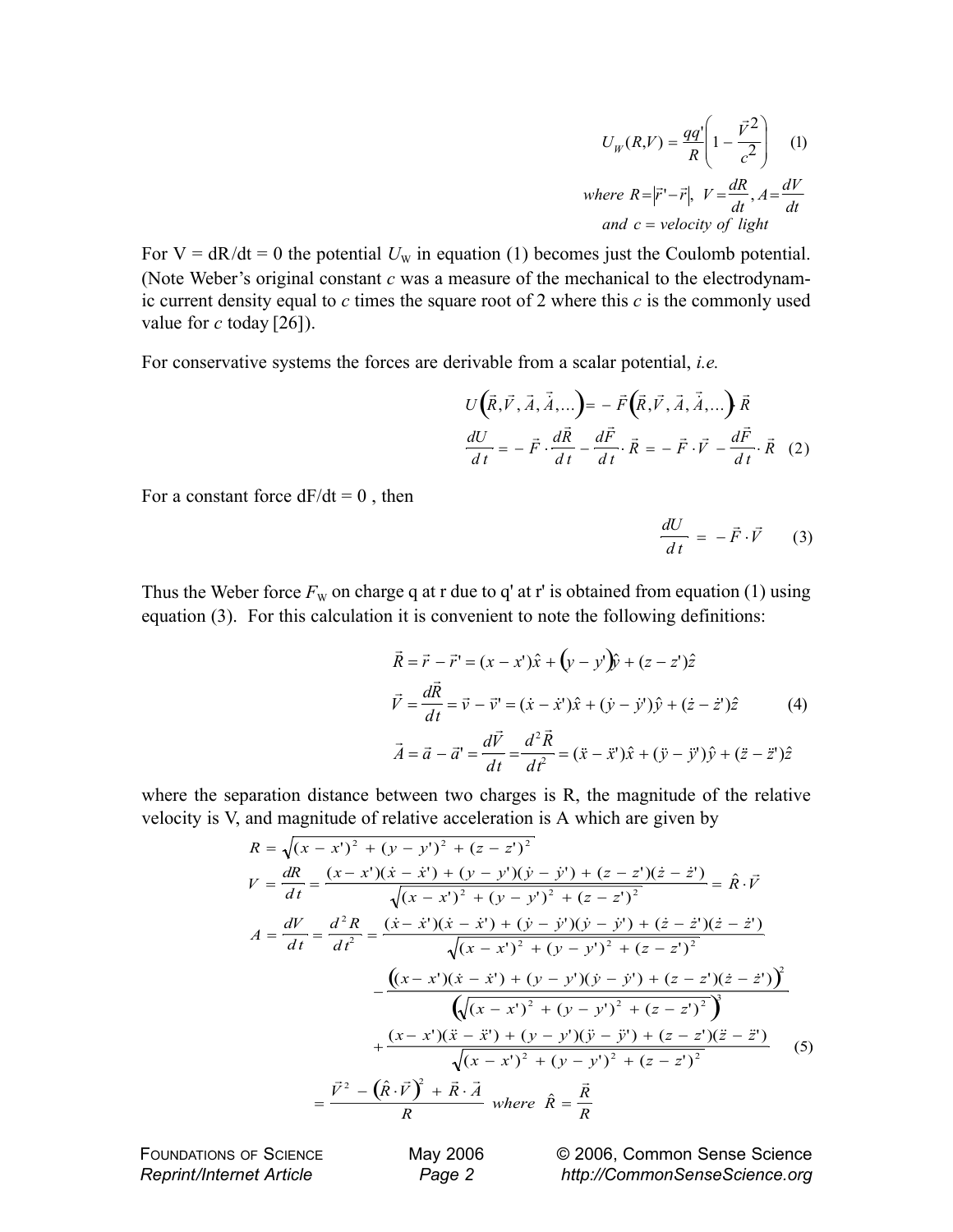Note:

$$
\frac{d}{dt}\left(\frac{1}{R}\right) = -\frac{dR/dt}{R^2} = -\frac{\hat{R}\cdot\vec{V}}{R^2}
$$
\n
$$
\frac{d\vec{V}^2}{dt} = \frac{d}{dt}\left[(\dot{x} - \dot{x}^{\prime})^2 + (\dot{y} - \dot{y}^{\prime})^2 + (\dot{z} - \dot{z}^{\prime})^2\right]
$$
\n
$$
= 2\left[(\dot{x} - \dot{x}^{\prime})(\ddot{x} - \ddot{x}^{\prime}) + (\dot{y} - \dot{y}^{\prime})(\ddot{y} - \ddot{y}^{\prime}) + (\dot{z} - \dot{z}^{\prime})(\ddot{z} - \ddot{z}^{\prime})\right]
$$
\n
$$
= 2\vec{V}\cdot\vec{A}
$$
\n(6)

Thus Weber's force  $F_w$  is obtained from equations (1), (3), and (6) as

$$
\vec{V} \cdot \vec{F}_W = -\frac{dU_W}{dt} = \frac{qq'}{R^3} \left[ \left( 1 - \frac{\vec{V}^2}{c^2} \right) \vec{R} + \frac{2\vec{R}^2}{c^2} \vec{A} \right] \cdot \vec{V} \quad (7)
$$

Note Weber's force  $F_{\rm W}$  clearly obeys Newton's third law.

Assuming that the work with a constant force done to move one charged particle away from another is the change in the potential, one may write using Newton's third law  $(F =$  $-F'$ ) and then Newton's second law ( $F = ma$  and  $F' = ma'$ )

$$
-\frac{dU}{dt} = \vec{V} \cdot \vec{F} = (\vec{v} - \vec{v}) \cdot \vec{F} = \vec{v} \cdot \vec{F} + \vec{v} \cdot \vec{F} = \vec{v} \cdot m\vec{a} + \vec{v} \cdot m'\vec{a} = \frac{d}{dt} \left(\frac{m\vec{v}^2}{2} + \frac{m'\vec{v}^2}{2}\right)
$$
(8)

Integrating over time yields the conservation of energy

$$
E = U + \frac{m\vec{v}^2}{2} + \frac{m'\vec{v}'^2}{2} (9)
$$

where *E*, the total energy, is a constant of integration.

In this way Weber showed that his force satisfied conservation of energy. Weber proved the equivalence of his law to that of Ampere[l] and derived Ampere's law from his velocity-dependent potential.

Despite the agreement of Weber's force law with experiment and other theories in the list above, a fatal objection was raised by Helmholtz[2]. According to Whittaker[3], Helmholtz objected to the negative sign of the second term in equation  $(7)$ . This term implies "that a charge behaves somewhat as if its mass were negative, so that in certain circumstances its velocity might increase indefinitely under the action of a force opposed to the motion" [3]. As a result of this objection, Weber's potential and his force law were discredited and abandoned.

**Attempts to Improve Weber's Force Law.** Phipps [4] has tried to modernize Weber's potential and his force law by postulating a relativistic-like velocity dependence, *i.e.*

$$
U_{Phipps} = \frac{qq'}{R} \sqrt{1 - \frac{\vec{V}^2}{c^2}} = \frac{qq'}{R} \left[ 1 - \frac{\vec{V}^2}{2c^2} + \ldots \right] (10)
$$

FOUNDATIONS OF SCIENCE *Reprint/Internet Article*

May 2006 *Page 3*

© 2006, Common Sense Science *http://CommonSenseScience.org*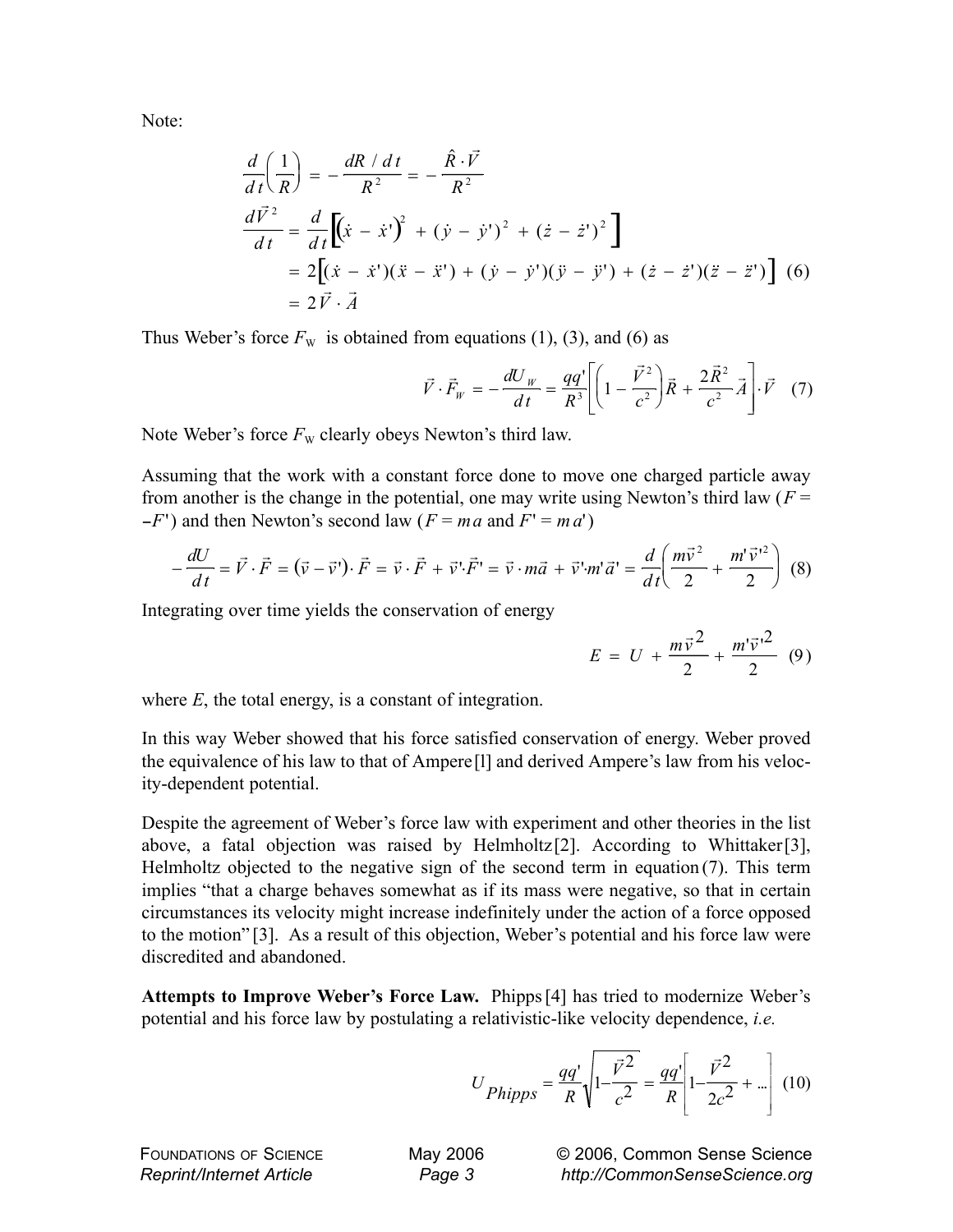$$
\vec{F}_{Phipps} = \frac{qq'\vec{R}}{|\vec{R}|^3} \left\{ \sqrt{1 - \frac{\vec{V}^2}{c^2}} + \frac{1}{c^2} \vec{R} \cdot \vec{A} / \sqrt{1 - \frac{\vec{V}^2}{c^2}} \right\} (11)
$$

Phipps' notion is that Weber's potential and force law were just a first order approximation to the relativistic expression. This revised version of Weber's force law is in agreement with the experimental observation in the transverse direction (*i.e.* perpendicular to the direction of motion), the laws 1-5 in the list above, and is free of Helmholtz's objection. This new version of the Weber force law fails, however, in that it does not predict the experimentally observed transverse and longitudinal angular dependence of the relativistic force between moving charges in linear and circular accelerators [9b *p.*555 or 9c *p.*560] as given in equation (12). Also it fails to obtain the second or non-radial term with  $(R\cdot V)\{R\times(R\times V/c)\}.$ 

$$
\vec{F}_{Experiment} = \frac{qq\hat{R}}{|\vec{R}^2|}\frac{\left[1-\frac{V^2}{c^2}\right]}{\sqrt{1-\frac{V^2}{c^2}\sin^2\theta}} + \frac{qq}{|\vec{R}|} \frac{\left[1-\frac{V^2}{c^2}\right] (\hat{R} \times (\hat{R} \times \vec{C}))}{\left[1-\frac{V^2}{c^2}\sin^2\theta\right]^{3/2}} (12)
$$

Wesley [5] proposed a variation of Phipps' version of the Weber potential in terms of the absolute velocities of the individual charges, *i.e.*

$$
U_{Wesley} = \frac{qq'}{R} \sqrt{1 - \frac{\vec{v}^2}{c^2}} \sqrt{1 - \frac{\vec{v}^2}{c^2}} \left\{ 1 - \frac{(\vec{R} \cdot \vec{v})(\vec{R} \cdot \vec{v})}{c^2 R^2} \right\} (13)
$$

This potential reduces to the Weber potential in the non-relativistic limit and has limit velocities given by  $|v| \le c$ ,  $|v'| \le c$  and  $|V| \le 2c$ . The force derived from this potential for velocities approaching c behaves the same as the original Weber theory. It too fails to agree with accelerator experiments as given by equation (12).

The purpose of the present work is to simultaneously solve the fundamental empirical laws of electrodynamics to obtain a more general expression of the electrodynamic force law that has the relativistic-like velocity and acceleration dependence with the correct angular dependence so that the electrodynamic forces within real finite-size elastic elementary particles can be calculated [6,7]. Also this derived electrodynamic force should naturally include the radiation and radiation reaction terms.

**Problems With Various Formulations of Electrodynamics.** In his paper Phipps[4] notes a problem with Einstein's theory of special relativity as integrated with electrodynamics. The problem is that Einstein's relativity theory is internally self-contradicting in that it is not a true relativistic theory. Instead of being dependent upon the relative velocities of the bodies directly involved, it is relative to a frame of reference. This is a characteristic of absolutism as represented by Galilean invariance and not a true characteristic of relativism.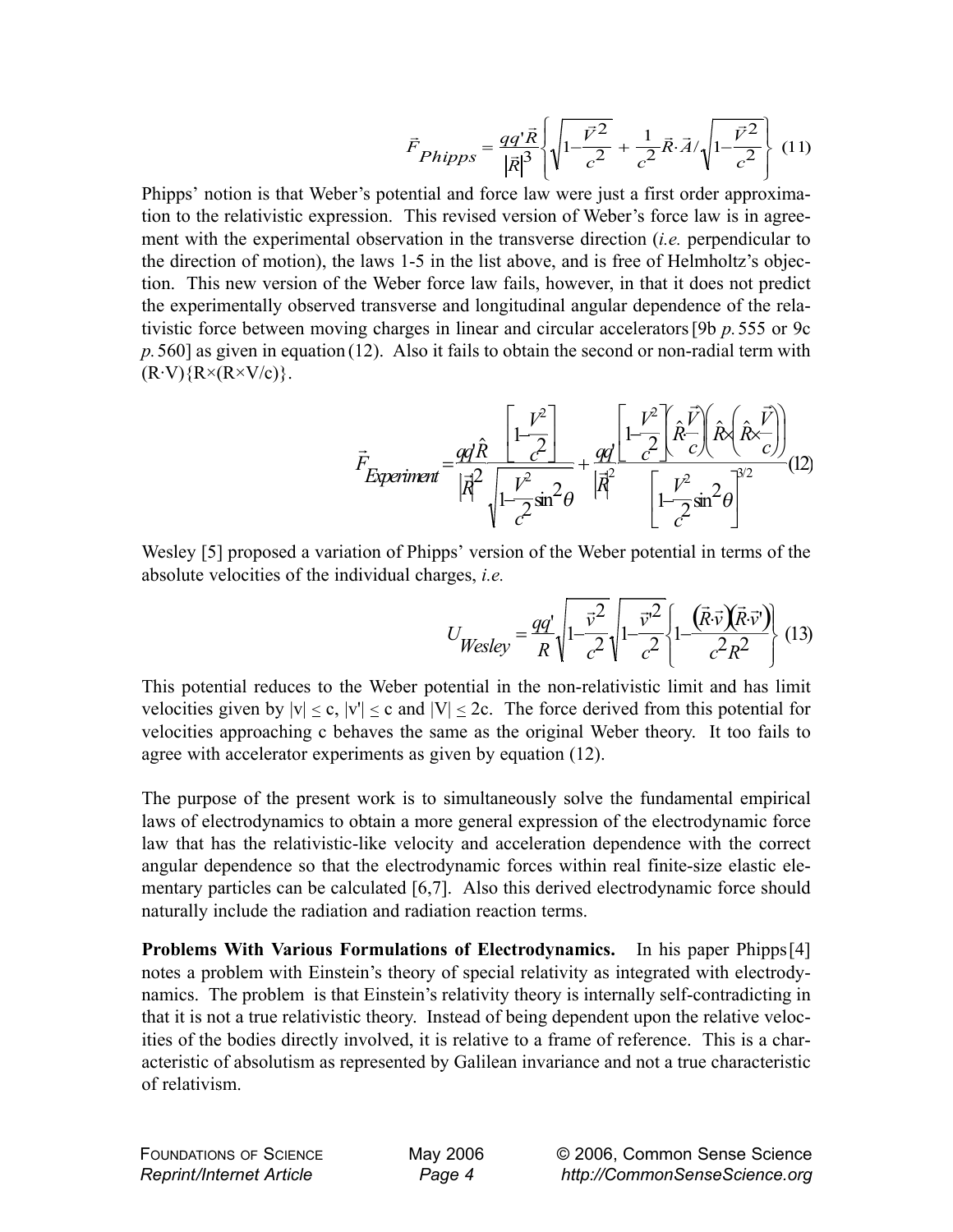O'Rahilly[8] notes that Weber's claim of the compatibility of his force law with energy conservation is actually a weakness of the law. He reasons that since the force law contains an acceleration term, it must describe radiation. However, if the moving particle is radiating energy, then Weber's law must not conserve energy, because it does not include the radiation reaction terms which depend on *dA*/*dt.* Since Weber's law does not contain such terms, the law must be incomplete. This work will satisfy O'Rahilly's criticism.

To these objections above for Maxwell's equations, relativity theory, and Weber's force law the author adds the following:

1. The covariant form of Ampere's law in Maxwell's equations [9a, *pp.*138 and 379 or 9b, *pp.*174 and 551 or 9c, *pp.*179 and 557] is

$$
\nabla \times \vec{B}(\vec{r},t) - \frac{1}{c} \frac{\partial \vec{E}(\vec{r},t)}{\partial t} = \frac{4\pi}{c} \vec{J}(\vec{r},t) + \frac{1}{c} \nabla \int \frac{\nabla \cdot \vec{J}(\vec{r}',t')}{|\vec{r} - \vec{r}'|} d^3 r' \approx \frac{4\pi}{c} \vec{J}(\vec{r},t) \tag{14}
$$
  
Covariant Approximation

where the last step in (14) is the covariant approximation that neglects the induced field effects due to finite-size particles. Thus the covariant form of electrodynamics based on Maxwell's equations has a point-particle approximation built-in and is not strictly correct.

2. Special relativity theory and Maxwell's equations do not satisfy Mach's principle, but the fundamental equations of electrodynamics can do so through the application of Lenz's law.

3. The fundamental empirical laws of electrodynamics, *i.e.* Gauss's laws, Faraday's law, Ampere's generalized law, and Lenz's law, are based on absolute reference frames subject to Galilean invariance. Relativity theory is based on Lorentz invariance which is logically inconsistent with Galilean invariance. Thus it is logically improper to impress Lorentz invariance on the fundamental laws of electrodynamics which already were assumed to obey a different transformation [9a *pp.*170-173 or 9b *pp.* 210-213 or 9c *pp.* 208-211].

4. Weber's force law is missing the transverse and longitudinal angular dependence in equation (12) plus the  $(R\cdot V)$ { $R \times (R \times V/c)$ } term.

5. Weber's force law is missing the radiation and radiation reaction terms.

6. Weber's force law is based on the illogical and physically unacceptable notion of action-at-a-distance like Newton's gravitational force laws, but experiments show that the fields remain attached to moving charges and exert forces on distant charges due to their tensile strength[12,13,14].

7. Weber's force law is missing the  $(V/c)^4$  term responsible for gravitation.

8. Maxwell's equations are based upon the superposition principle which states that static and induced electromagnetic fields are identical, but experimentally they are different [12,13,14].

| <b>FOUNDATIONS OF SCIENCE</b>   |
|---------------------------------|
| <b>Reprint/Internet Article</b> |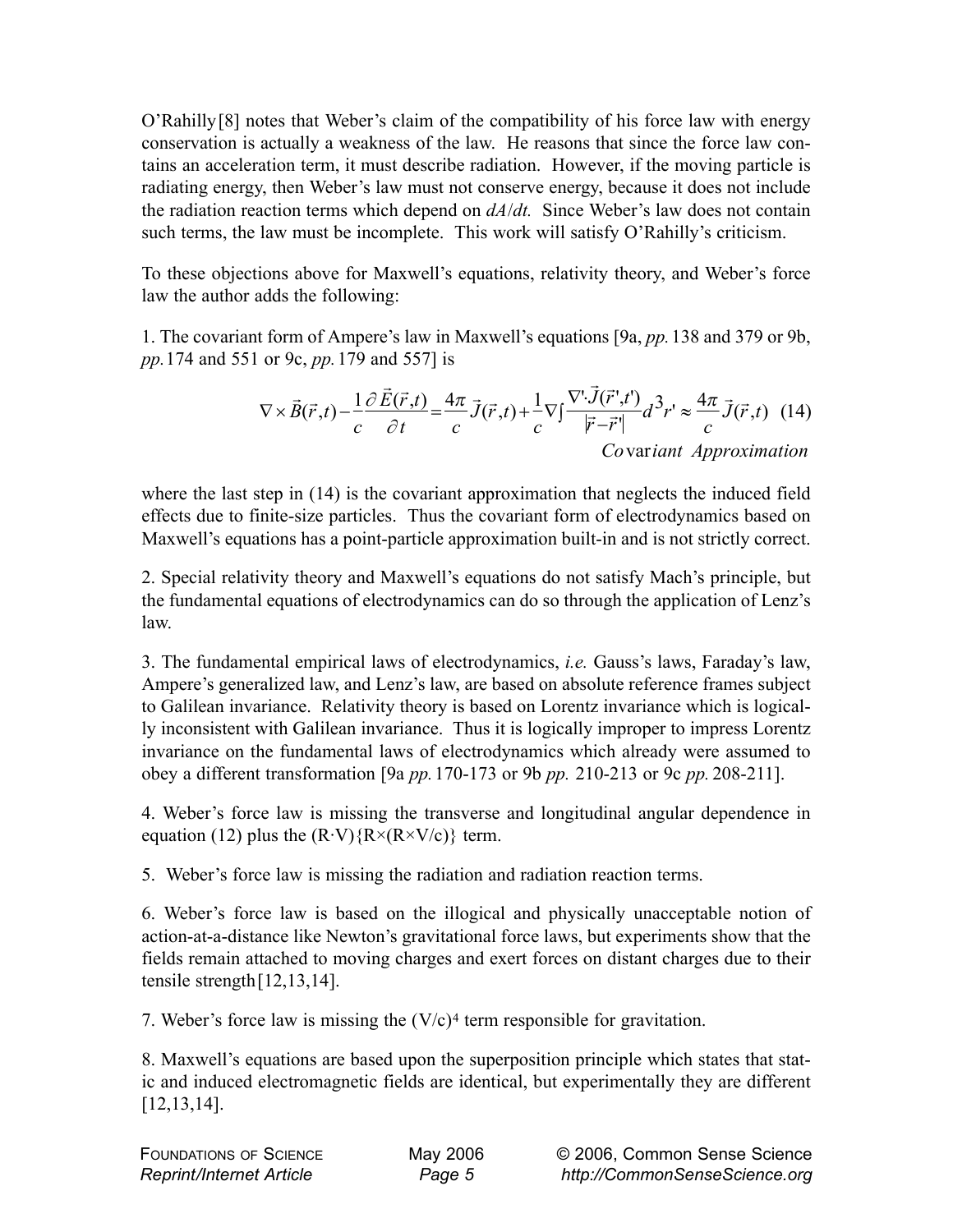**Derivation of Electrodynamic Force Law for Distributed Particles.** In the derivation that follows[10, 11a, 11b] the approach is taken that the general electrodynamic force law should be compatible with the following set of notions which is more complete than that of Weber:

- 1. Coulomb's law for the force between static charges
- 2. Ampere's generalized law for the force between current elements
- 3. Faraday's law of electromagnetic induction
- 4. Newton's third law
- 5. Conservation of kinetic and radiation energy
- 6. Conservation of momentum (radiation reaction, etc.)
- 7. Mach's principle
- 8. Galilean invariance
- 9. Gauss's laws
- 10. Lenz's law for induction
- 11. Finite size of charged particles
- 12. Only contact forces exist in nature
- 13. Lorentz's force law
- 14. Newton's Universal Law of Gravitation
- 15. Newton's Law of Inertia
- 16. Superposition principle is invalid in electrodynamics
- 17. Fields of charges remain attached when charges move and have tensile strength

The fundamental equations of electrodynamics are based upon five empirical laws, *i.e.*

| <b>Ampere's Law</b>  | $\vec{B}_{i}(\vec{r},t) = \vec{v} / c \times \vec{E}_{0}(\vec{r}',t')$                                                      |
|----------------------|-----------------------------------------------------------------------------------------------------------------------------|
| <b>Faraday's Law</b> | $\int \vec{E}(\vec{r}',t')dt = -1/c d/dt \int \vec{B}(\vec{r},t) \cdot \hat{n}da$                                           |
| <b>Gauss's Laws</b>  | $\int \vec{E}(\vec{r},t) \cdot \hat{n} da = 4\pi q$ and $\nabla \cdot \vec{B}(\vec{r},t) = 0$                               |
| Lenz's Law           | $\vec{E}(\vec{r},t) \propto -\vec{E}_0(\vec{r},t)$ where $\vec{E}(\vec{r},t) = \vec{E}_0(\vec{r},t) + \vec{E}_i(\vec{r},t)$ |
| <b>Lorentz's Law</b> | $\vec{F} = q\vec{E}(\vec{r},t) - \vec{v}/c \times \vec{B}_i(\vec{r},t)$                                                     |

Note that both Ampere's law and Faraday's law involve the observer's reference frame and a moving frame of reference that are described by the Galilean transformation  $r = r$ - vt -  $\frac{1}{2}$  at<sup>2</sup> - ... and t' = t.

In the past physicists have willfully discarded the Galilean transformation in favor of the relativistic Lorentz transformation to relate electromagnetic fields in the two frames. This derivation will show that this illogical procedure was totally unnecessary and resulted in the creation of the superfluous theory of special relativity.

In this paper the fundamental empirical equations of electrodynamics are solved simulta-

| <b>FOUNDATIONS OF SCIENCE</b>   | May 2006 | © 2006, Common Sense Science  |
|---------------------------------|----------|-------------------------------|
| <b>Reprint/Internet Article</b> | Page 6   | http://CommonSenseScience.org |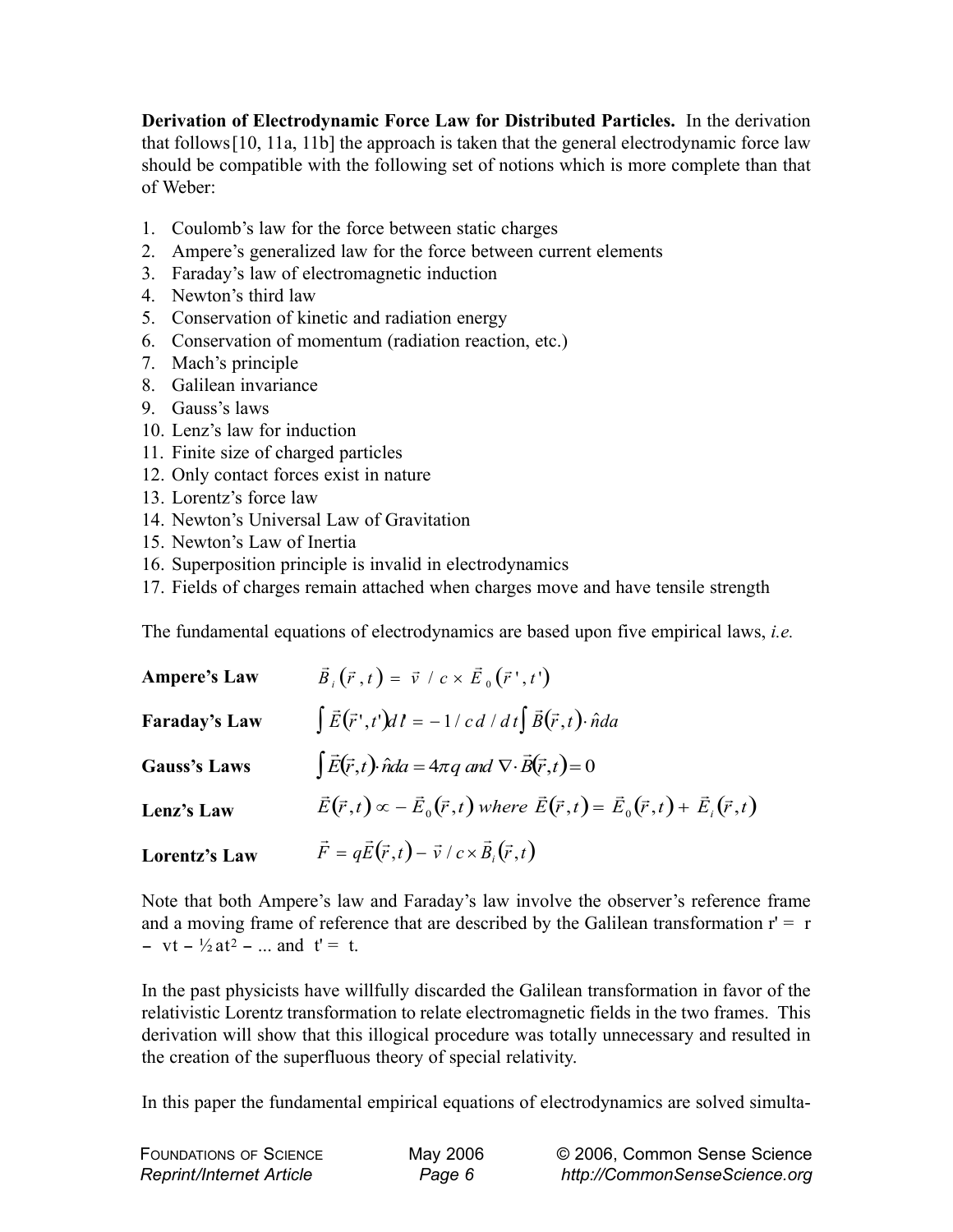neously by the method of substitution using the Galilean transformation. The resulting electric and magnetic fields in the observer's frame of reference will be derived for an elementary particle with an arbitrary finite-size elastic charge distribution of total charge q moving with relative velocity V, acceleration  $A = dV/dt$ , *etc.* The resulting electric and magnetic fields will be found to be in agreement with the experimentally observed fields of very high velocity charged particles in accelerator experiments.

## **References**.

- 1. P. Graneau, **Ampere-Neumann Electrodynamics of Metals** (Hadronic Press, Nonantum, MA, 1985), *p.* 7.
- 2. H. Helmholtz, **Philosophy Magazine xliv**, 530 (1872).
- 3. E. T. Whittaker, **A History of the Theories of Aether and Electricity** (Harper, NY, 1960), vol. 1, *p.* 201.
- 4. Thomas E. Phipps, Jr., "Toward Modernization of Weber's Force Law," **Physics Essays vol 3**, *pp.* 414-420 (1990).
- 5. J. P. Wesley, **Classical Quantum Theory** (Benjamin Wesley, Germany, 1996), *p.* 296.
- 6. David L. Bergman, "Spinning Charged Ring Model of Electron Yielding Anomalous Magnetic Moment," **Galilean Electrodynamics, Vol. 1**, *pp.* 63-67 (1990).
- 7. Joseph C. Lucas, "A Physical Model for Atoms and Nuclei," **Galilean Electrodynamics, Vol. 7**, *pp.* 3-12 (1996).
- 8. O'Rahilly, **Electromagnetic Theory**, (Dover, New York, NY, 1965) *p.* 531.
- 9a. J. D. Jackson, **Classical Electrodynamics** (John Wiley and Sons, Inc., New York, 1962).
- 9b. J. D. Jackson, **Classical Electrodynamics-Second Edition** (John Wiley and Sons, Inc., New York, 1975).
- 9c. J. D. Jackson, **Classical Electrodynamics-Third Edition** (John Wiley and Sons, Inc., New York, 1999).
- 10. Thomas G. Barnes, **Foundations of Electricity and Magnetism-Third Edition** (Thomas G. Barnes publisher, 2115 North Kansas, El Paso, TX 79902, 1977), *pp.* 368-384.
- 11a. Joseph C. Lucas and Charles W. Lucas, Jr., "Electrodynamics of Real Particles vs. Maxwell's Equations, Relativity Theory and Quantum Mechanics," **Proceedings of the 1992 Twin-Cities Creation Conference** July 29-August 1, 1992 at Northwestern College, *pp.* 243-252.
- 11b. Charles W. Lucas, Jr. and Joseph C. Lucas, "Weber's Force Law for Finite-Size Elastic Particles," **Galilean Electrodynamics, Vol. 14,** No. 1, *pp.* 3-10 (2003).
- 12. E. G. Cullwick, **Electromagnetism and Relativity** (Longsman Green and Co., 1957), *p.* 245.

FOUNDATIONS OF SCIENCE *Reprint/Internet Article*